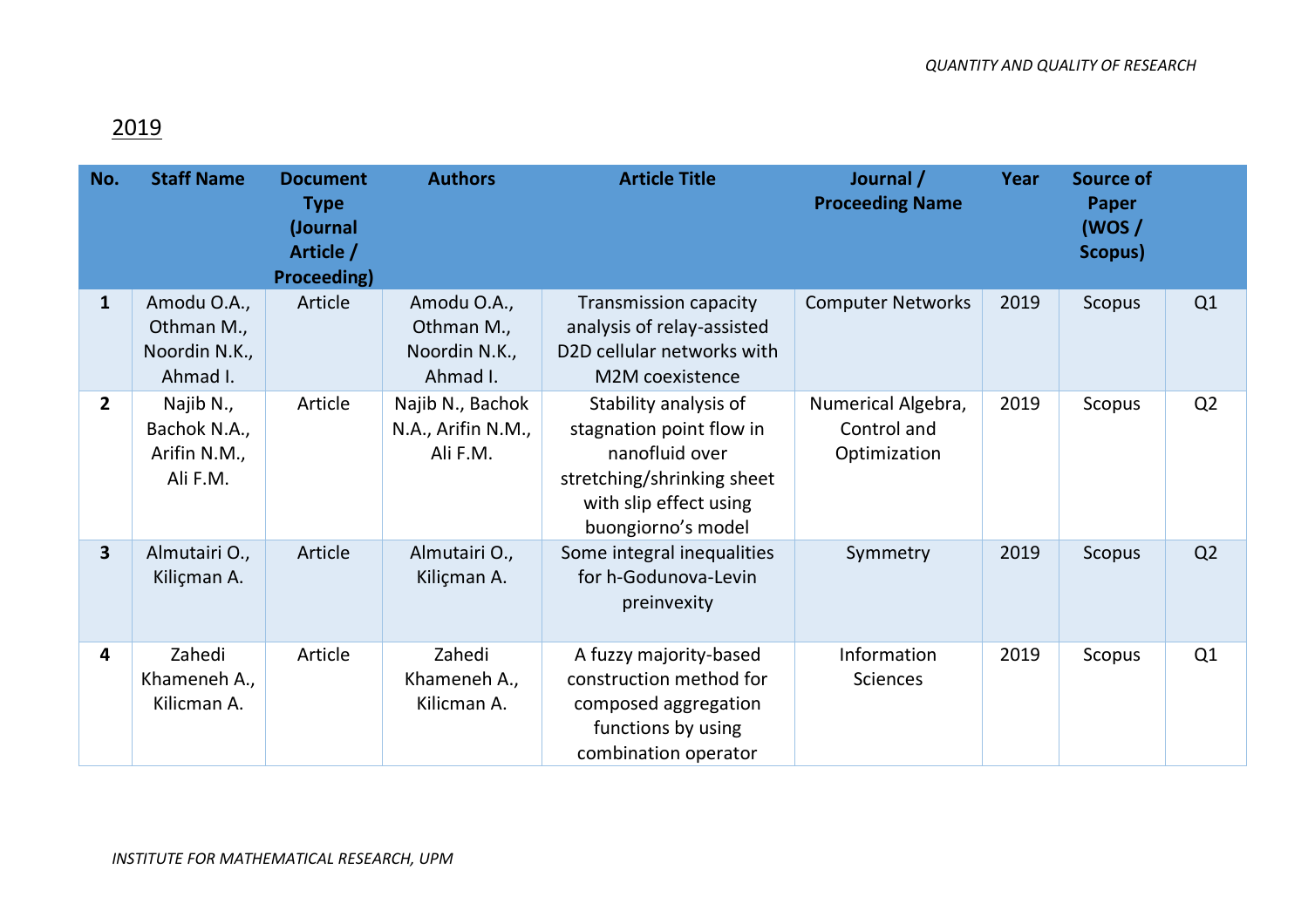| 5              | Almutairi A.,<br>Kılıçman A.                              | Article | Almutairi A.,<br>Kılıçman A.                              | New refinements of the<br>Hadamard inequality on<br>coordinated convex function                                                    | Journal of<br>Inequalities and<br>Applications              | 2019 | <b>Scopus</b> | Q <sub>2</sub> |
|----------------|-----------------------------------------------------------|---------|-----------------------------------------------------------|------------------------------------------------------------------------------------------------------------------------------------|-------------------------------------------------------------|------|---------------|----------------|
| 6              | Hamdan N.I.,<br>Kilicman A.                               | Article | Hamdan N.I.,<br>Kilicman A.                               | Analysis of the fractional<br>order dengue transmission<br>model: a case study in<br>Malaysia                                      | Advances in<br><b>Difference</b><br>Equations               | 2019 | Scopus        | Q2             |
| $\overline{7}$ | Abidin N.H.Z.,<br>Mokhtar<br>N.F.M., Majid<br>Z.A.        | Article | Abidin N.H.Z.,<br>Mokhtar N.F.M.,<br>Majid Z.A.           | Onset of benard-marangoni<br>instabilities in a double<br>diffusive binary fluid layer<br>with temperature-<br>dependent viscosity | Numerical Algebra,<br>Control and<br>Optimization           | 2019 | Scopus        | Q2             |
| 8              | Mohan Reddy<br>P.V., Susai<br>Manuel M.M.,<br>Kiliçman A. | Article | Mohan Reddy<br>P.V., Susai<br>Manuel M.M.,<br>Kiliçman A. | Oscillation criteria for third<br>order neutral generalized<br>difference equations with<br>distributed delay                      | Symmetry                                                    | 2019 | Scopus        | Q2             |
| 9              | Kılıçman A.,<br>Borgohain S.,<br>Küçükaslan<br>M.         | Article | Kılıçman A.,<br>Borgohain S.,<br>Küçükaslan M.            | Some Tauberian conditions<br>on logarithmic density                                                                                | Advances in<br><b>Difference</b><br>Equations               | 2019 | Scopus        | Q <sub>2</sub> |
| 10             | Yan B., Palit<br>S.K.,<br>Mukherjee S.,<br>Banerjee S.    | Article | Yan B., Palit S.K.,<br>Mukherjee S.,<br>Banerjee S.       | Signature of complexity in<br>time-frequency domain                                                                                | Physica A: Statistical<br>Mechanics and its<br>Applications | 2019 | Scopus        | Q <sub>2</sub> |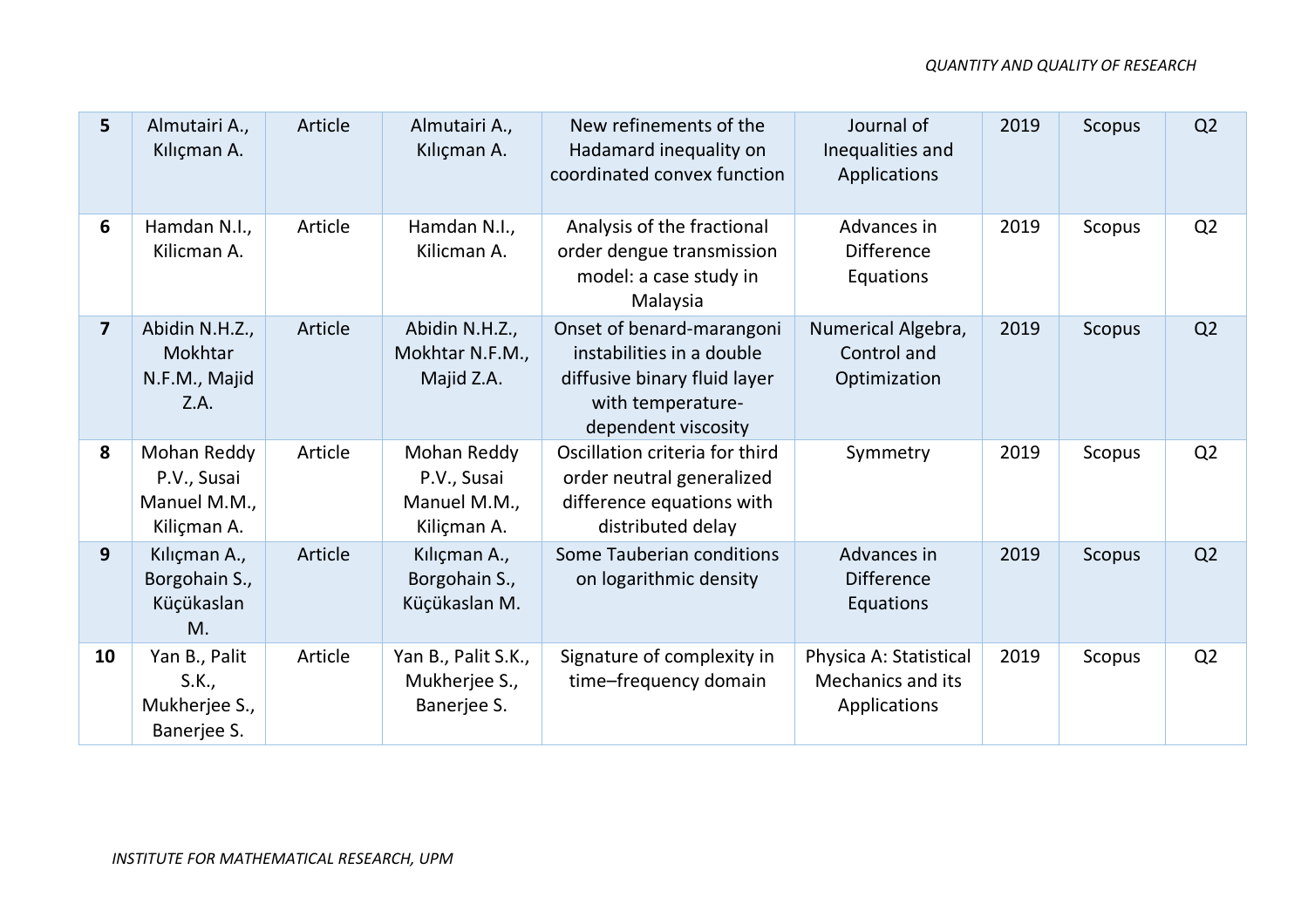| 11 | Rabiei F.,<br>Hamid F.A.,<br>Majid Z.A.,<br>Ismail F.                                   | Article | Rabiei F., Hamid<br>F.A., Majid Z.A.,<br>Ismail F.                                   | Numerical solutions of<br>volterra integro-differential<br>equations using general<br>linear method                                                | Numerical Algebra,<br>Control and<br>Optimization | 2019 | Scopus        | Q <sub>2</sub> |
|----|-----------------------------------------------------------------------------------------|---------|--------------------------------------------------------------------------------------|----------------------------------------------------------------------------------------------------------------------------------------------------|---------------------------------------------------|------|---------------|----------------|
| 12 | Agarwal R.P.,<br>Kılıçman A.,<br>Parmar R.K.,<br>Rathie A.K.                            | Article | Agarwal R.P.,<br>Kılıçman A.,<br>Parmar R.K.,<br>Rathie A.K.                         | Certain generalized<br>fractional calculus formulas<br>and integral transforms<br>involving (p, q) -Mathieu-<br>type series                        | Advances in<br><b>Difference</b><br>Equations     | 2019 | Scopus        | Q2             |
| 13 | Khashi'ie N.S.,<br>Arifin N.M.,<br>Nazar R.,<br>Hafidzuddin<br>E.H., Wahi N.,<br>Pop I. | Article | Khashi'ie N.S.,<br>Arifin N.M.,<br>Nazar R.,<br>Hafidzuddin E.H.,<br>Wahi N., Pop I. | Mixed convective flow and<br>heat transfer of a dual<br>stratified micropolar fluid<br>induced by a permeable<br>stretching/shrinking sheet        | Entropy                                           | 2019 | Scopus        | Q <sub>2</sub> |
| 14 | Nasir N.M.,<br>Majid Z.A.,<br>Ismail F.,<br>Bachok N.                                   | Article | Nasir N.M.,<br>Majid Z.A., Ismail<br>F., Bachok N.                                   | Direct integration of<br>boundary value problems<br>using the block method via<br>the shooting technique<br>combined with Steffensen's<br>strategy | <b>Mathematics</b>                                | 2019 | Scopus        | Q1             |
| 15 | Almutairi O.,<br>Kiliçman A.                                                            | Article | Almutairi O.,<br>Kiliçman A.                                                         | Generalized integral<br>inequalities for Hermite-<br>Hadamard-type inequalities<br>via s-convexity on fractal<br>sets                              | <b>Mathematics</b>                                | 2019 | <b>Scopus</b> | Q1             |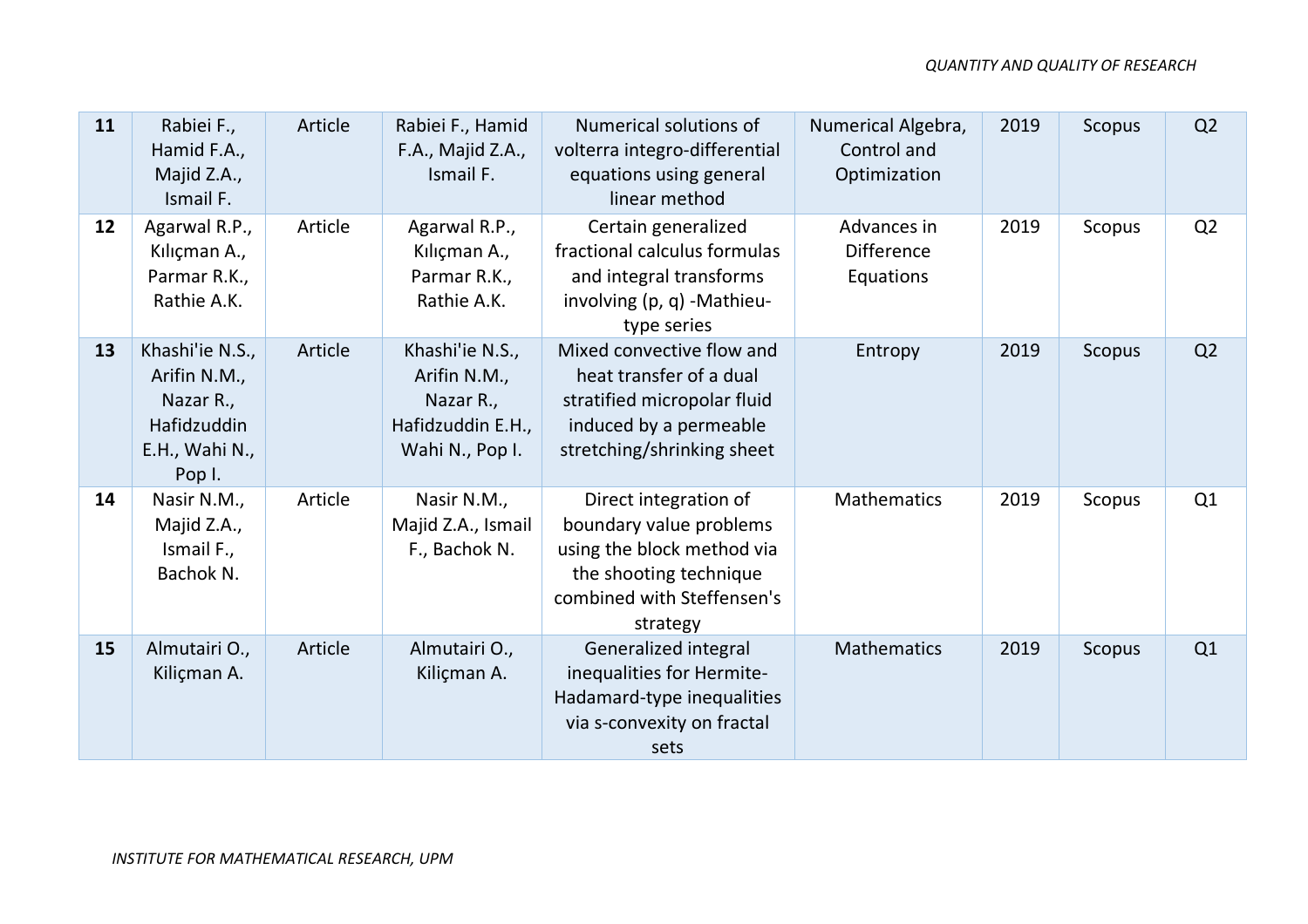| 16 | Suryanto A.,<br>Darti I.,<br>Panigoro H.S.,<br>Kilicman A.               | Article | Suryanto A.,<br>Darti I., Panigoro<br>H.S., Kilicman A.               | A fractional-order predator-<br>prey model with ratio-<br>dependent functional<br>response and linear<br>harvesting                                    | <b>Mathematics</b>                           | 2019 | Scopus | Q1             |
|----|--------------------------------------------------------------------------|---------|-----------------------------------------------------------------------|--------------------------------------------------------------------------------------------------------------------------------------------------------|----------------------------------------------|------|--------|----------------|
| 17 | Amodu O.A.,<br>Othman M.,<br>Noordin N.K.,<br>Ahmad I.                   | Article | Amodu O.A.,<br>Othman M.,<br>Noordin N.K.,<br>Ahmad I.                | A primer on design aspects,<br>recent advances, and<br>challenges in cellular device-<br>to-device communication                                       | <b>Ad Hoc Networks</b>                       | 2019 | Scopus | Q1             |
| 18 | <b>Abdul Rahim</b><br>M.F., Natiq<br>H., Fataf<br>N.A.A.,<br>Banerjee S. | Article | <b>Abdul Rahim</b><br>M.F., Natiq H.,<br>Fataf N.A.A.,<br>Banerjee S. | Dynamics of a new<br>hyperchaotic system and<br>multistability                                                                                         | <b>European Physical</b><br>Journal Plus     | 2019 | Scopus | Q <sub>2</sub> |
| 19 | Eltayeb H.,<br>Mesloub S.,<br>Abdalla Y.T.,<br>Kiliçman A.               | Article | Eltayeb H.,<br>Mesloub S.,<br>Abdalla Y.T.,<br>Kiliçman A.            | A Note on Double<br>Conformable Laplace<br><b>Transform Method and</b><br>Singular One Dimensional<br>Conformable<br><b>Pseudohyperbolic Equations</b> | <b>Mathematics</b>                           | 2019 | Scopus | Q1             |
| 20 | Phu N.D.,<br>Ahmadian A.,<br>Hung N.N.,<br>Salahshour S.,<br>Senu N.     | Article | Phu N.D.,<br>Ahmadian A.,<br>Hung N.N.,<br>Salahshour S.,<br>Senu N.  | Narrow Metric Semi-linear<br>Space of Intuitionistic Fuzzy<br>Numbers: Application to<br><b>AIDS Model</b>                                             | International<br>Journal of Fuzzy<br>Systems | 2019 | Scopus | Q <sub>2</sub> |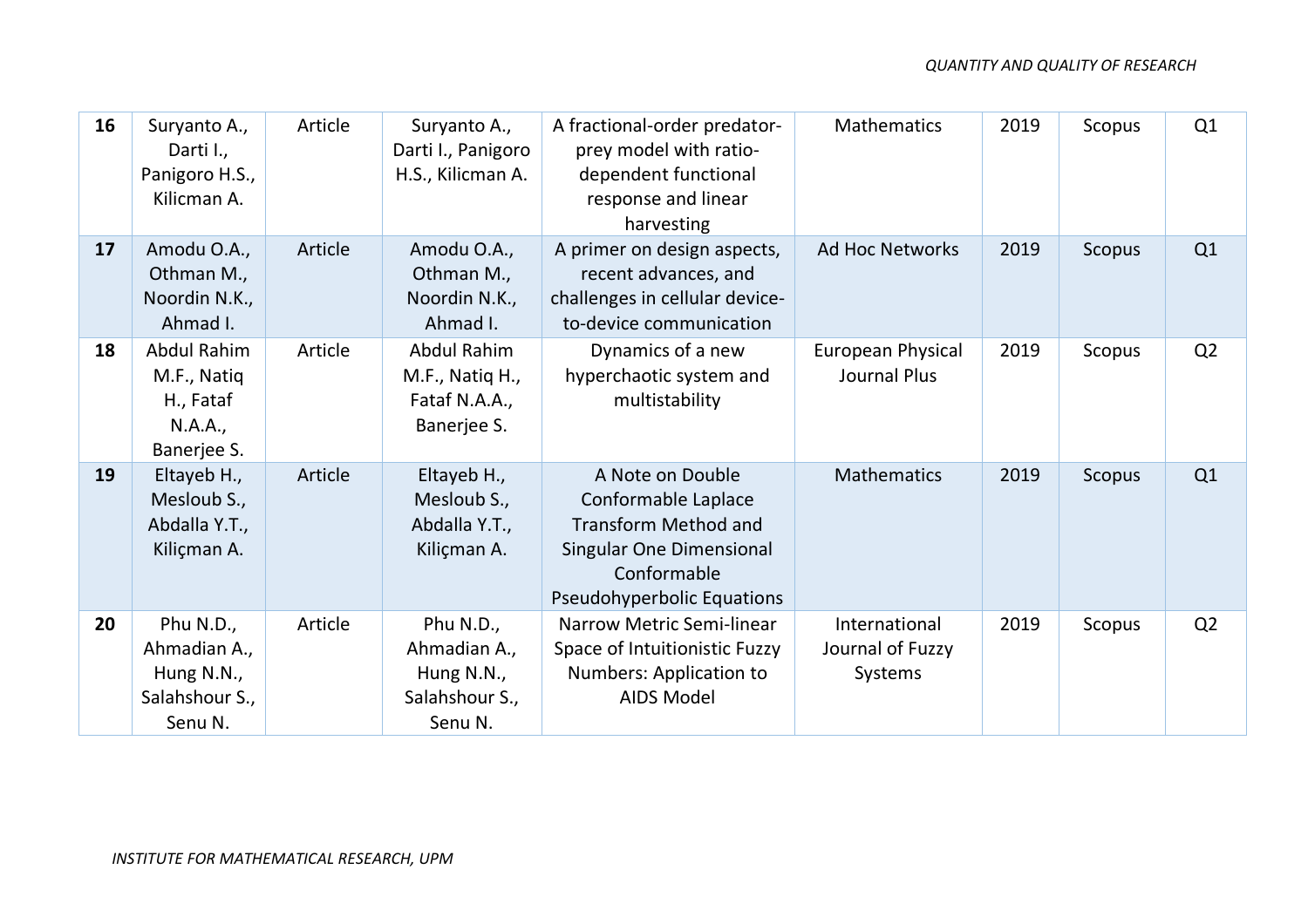| 21 | Hamzah K.B.,<br>Nik Long<br>N.M.A., Senu<br>N.,<br>Eshkuvatov<br>Z.K.     | Article | Hamzah K.B., Nik<br>Long N.M.A.,<br>Senu N.,<br>Eshkuvatov Z.K.           | Stress intensity factor for<br>multiple cracks in bonded<br>dissimilar materials using<br>hypersingular integral<br>equations | Applied<br>Mathematical<br><b>Modelling</b> | 2019 | Scopus | Q1             |
|----|---------------------------------------------------------------------------|---------|---------------------------------------------------------------------------|-------------------------------------------------------------------------------------------------------------------------------|---------------------------------------------|------|--------|----------------|
| 22 | Ahmed I.,<br>Kumam P.,<br>Ibragimov G.,<br>Rilwan J.,<br>Kumam W.         | Article | Ahmed I.,<br>Kumam P.,<br>Ibragimov G.,<br>Rilwan J.,<br>Kumam W.         | An optimal pursuit<br>differential game problem<br>with one evader and many<br>pursuers                                       | <b>Mathematics</b>                          | 2019 | Scopus | Q1             |
| 23 | Yunus N.A.M.,<br>Othman M.,<br>Hanapi Z.M.,<br>Yeah Lun K.                | Article | Yunus N.A.M.,<br>Othman M.,<br>Hanapi Z.M.,<br>Yeah Lun K.                | <b>Enhancement Replicated</b><br>Network: A Reliable<br>Multistage Interconnection<br><b>Network Topology</b>                 | <b>IEEE Systems Journal</b>                 | 2019 | Scopus | Q <sub>2</sub> |
| 24 | Zahedi<br>Khameneh A.,<br>Kılıçman A.                                     | Review  | Zahedi<br>Khameneh A.,<br>Kılıçman A.                                     | Multi-attribute decision-<br>making based on soft set<br>theory: a systematic review                                          | <b>Soft Computing</b>                       | 2019 | Scopus | Q <sub>2</sub> |
| 25 | Salahshour S.,<br>Ahmadian A.,<br>Salimi M.,<br>Ferrara M.,<br>Baleanu D. | Article | Salahshour S.,<br>Ahmadian A.,<br>Salimi M.,<br>Ferrara M.,<br>Baleanu D. | Asymptotic solutions of<br>fractional interval<br>differential equations with<br>nonsingular kernel<br>derivative             | Chaos                                       | 2019 | Scopus | Q1             |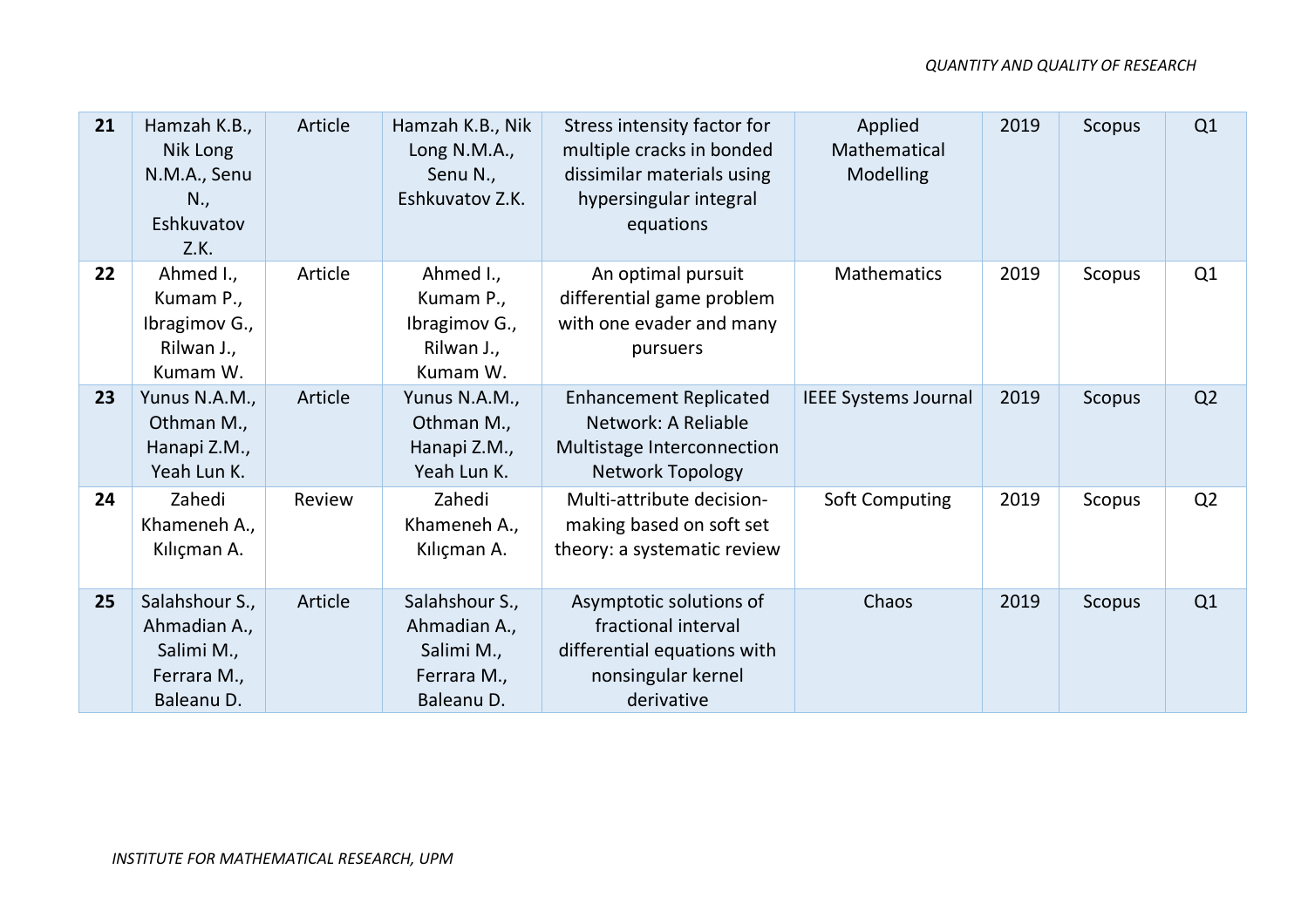| 26 | He S., Fataf<br>N.A.A.,<br>Banerjee S.,<br>Sun K.                                                  | Article | He S., Fataf<br>N.A.A., Banerjee<br>S., Sun K.                                                  | Complexity in the muscular<br>blood vessel model with<br>variable fractional derivative<br>and external disturbances                                                          | Physica A: Statistical<br><b>Mechanics and its</b><br>Applications | 2019 | Scopus | Q1 |
|----|----------------------------------------------------------------------------------------------------|---------|-------------------------------------------------------------------------------------------------|-------------------------------------------------------------------------------------------------------------------------------------------------------------------------------|--------------------------------------------------------------------|------|--------|----|
| 27 | Chakraborty<br>A., Mondal<br>S.P., Alam S.,<br>Ahmadian A.,<br>Senu N., De<br>D.,<br>Salahshour S. | Article | Chakraborty A.,<br>Mondal S.P.,<br>Alam S.,<br>Ahmadian A.,<br>Senu N., De D.,<br>Salahshour S. | Disjunctive representation<br>of triangular bipolar<br>neutrosophic numbers, de-<br>bipolarization technique and<br>application in multi-criteria<br>decision-making problems | Symmetry                                                           | 2019 | Scopus | Q2 |
| 28 | Alrshah M.A.,<br>Al-Magri<br>M.A., Othman<br>M.                                                    | Article | Alrshah M.A., Al-<br>Maqri M.A.,<br>Othman M.                                                   | <b>Elastic-TCP: Flexible</b><br><b>Congestion Control</b><br>Algorithm to Adapt for High-<br><b>BDP Networks</b>                                                              | <b>IEEE Systems Journal</b>                                        | 2019 | Scopus | Q2 |
| 29 | He S.,<br>Banerjee S.,<br>Sun K.                                                                   | Article | He S., Banerjee<br>S., Sun K.                                                                   | Complex dynamics and<br>multiple coexisting<br>attractors in a fractional-<br>order microscopic chemical<br>system                                                            | <b>European Physical</b><br>Journal: Special<br><b>Topics</b>      | 2019 | Scopus | Q2 |
| 30 | Natiq H.,<br>Banerjee S.,<br>Said M.R.M.                                                           | Article | Natiq H.,<br>Banerjee S., Said<br>M.R.M.                                                        | Cosine chaotification<br>technique to enhance chaos<br>and complexity of discrete<br>systems                                                                                  | <b>European Physical</b><br>Journal: Special<br><b>Topics</b>      | 2019 | Scopus | Q2 |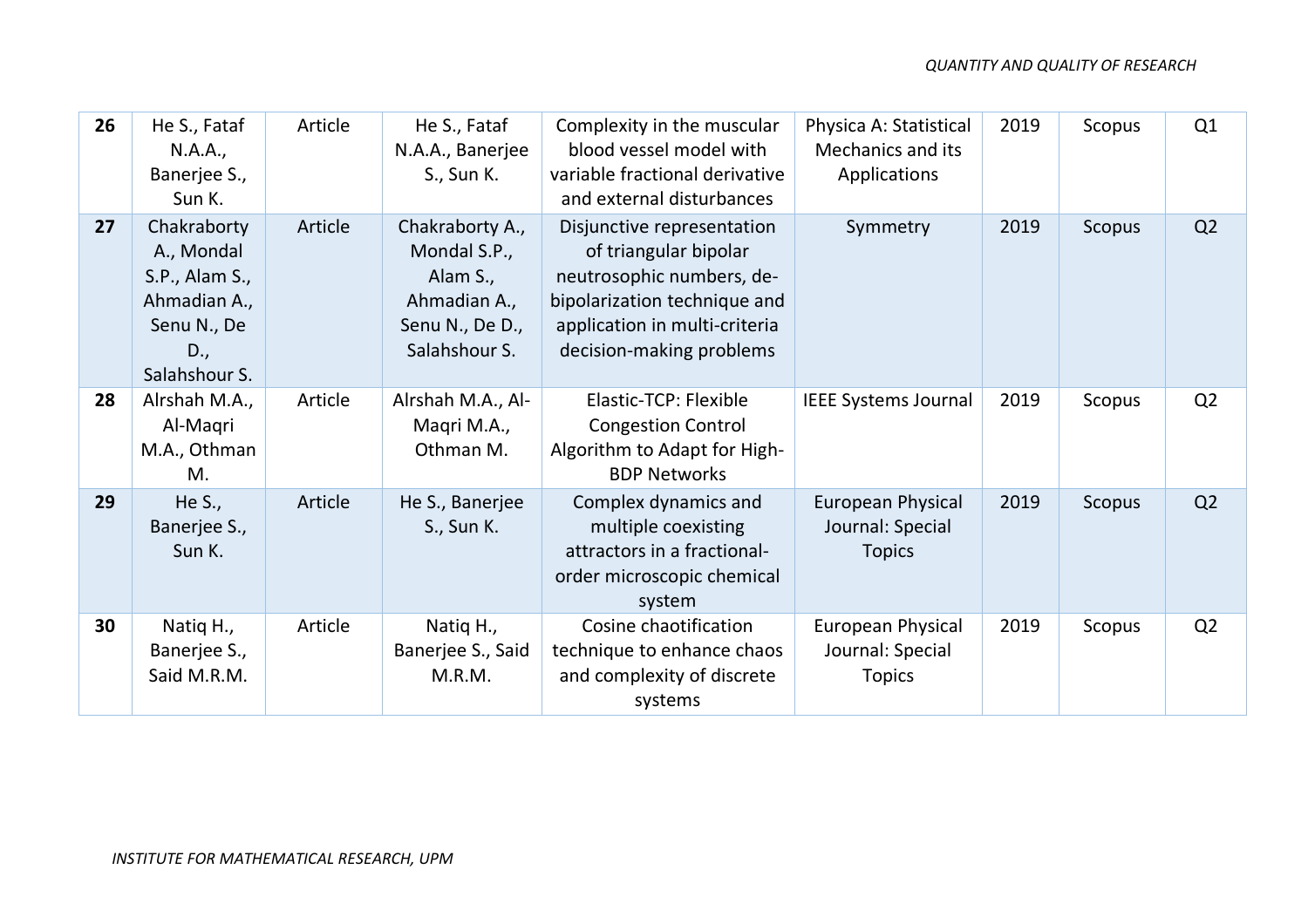| 31 | Natiq H.,<br>Banerjee S.,<br>Misra A.P.,<br>Said M.R.M.                                 | Article | Natiq H.,<br>Banerjee S.,<br>Misra A.P., Said<br>M.R.M.                              | Degenerating the butterfly<br>attractor in a plasma<br>perturbation model using<br>nonlinear controllers                                                                       | Chaos, Solitons and<br><b>Fractals</b>   | 2019 | <b>Scopus</b> | Q1             |
|----|-----------------------------------------------------------------------------------------|---------|--------------------------------------------------------------------------------------|--------------------------------------------------------------------------------------------------------------------------------------------------------------------------------|------------------------------------------|------|---------------|----------------|
| 32 | Khashi'ie N.S.,<br>Arifin N.M.,<br>Hafidzuddin<br>E.H., Wahi N.                         | Article | Khashi'ie N.S.,<br>Arifin N.M.,<br>Hafidzuddin E.H.,<br>Wahi N.                      | Dual stratified nanofluid<br>flow past a permeable<br>shrinking/stretching sheet<br>using a non-fourier energy<br>model                                                        | <b>Applied Sciences</b><br>(Switzerland) | 2019 | Scopus        | Q1             |
| 33 | Khashi'ie N.S.,<br>Arifin N.M.,<br>Nazar R.,<br>Hafidzuddin<br>E.H., Wahi N.,<br>Pop I. | Article | Khashi'ie N.S.,<br>Arifin N.M.,<br>Nazar R.,<br>Hafidzuddin E.H.,<br>Wahi N., Pop I. | A stability analysis for<br>magnetohydrodynamics<br>stagnation point flow with<br>zero nanoparticles flux<br>condition and anisotropic<br>slip                                 | <b>Energies</b>                          | 2019 | <b>Scopus</b> | Q1             |
| 34 | Salleh S.N.A.,<br>Bachok N.,<br>Arifin N.M.,<br>Ali F.M.                                | Article | Salleh S.N.A.,<br>Bachok N., Arifin<br>N.M., Ali F.M.                                | Numerical analysis of<br>boundary layer flow<br>adjacent to a thin needle in<br>nanofluid with the presence<br>of heat source and chemical<br>reaction                         | Symmetry                                 | 2019 | Scopus        | Q2             |
| 35 | Anuar N.S.,<br>Bachok N.,<br>Arifin N.M.,<br>Rosali H.                                  | Article | Anuar N.S.,<br>Bachok N., Arifin<br>N.M., Rosali H.                                  | Stagnation point flow and<br>heat transfer over an<br>exponentially<br>stretching/shrinking sheet in<br>CNT with homogeneous-<br>heterogeneous reaction:<br>Stability analysis | Symmetry                                 | 2019 | <b>Scopus</b> | Q <sub>2</sub> |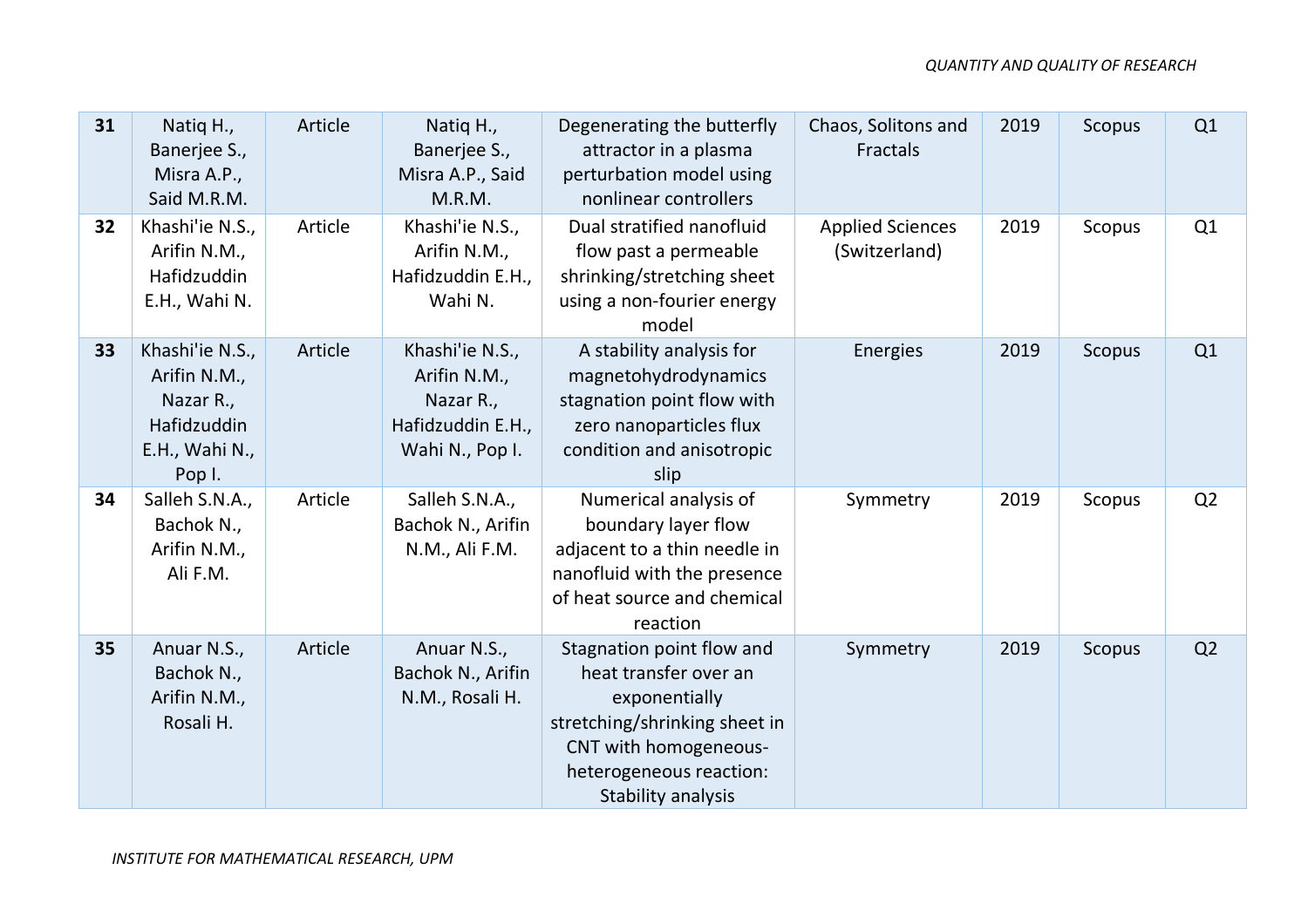| 36 | Sim H.S.,<br>Leong W.J.,<br>Chen C.Y.                                      | Article | Sim H.S., Leong<br>W.J., Chen C.Y.                          | Gradient method with<br>multiple damping for large-<br>scale unconstrained<br>optimization                                                              | <b>Optimization Letters</b>                                      | 2019 | Scopus        | Q <sub>2</sub> |
|----|----------------------------------------------------------------------------|---------|-------------------------------------------------------------|---------------------------------------------------------------------------------------------------------------------------------------------------------|------------------------------------------------------------------|------|---------------|----------------|
| 37 | Dilip D.S.,<br>Kılıçman A.,<br>Babu S.C.                                   | Article | Dilip D.S.,<br>Kılıçman A.,<br>Babu S.C.                    | Asymptotic and<br>boundedness behaviour of a<br>rational difference equation                                                                            | Journal of<br><b>Difference</b><br>Equations and<br>Applications | 2019 | Scopus        | Q2             |
| 38 | Eltayeb H.,<br>Bachar I.,<br>Kiliçman A.                                   | Article | Eltayeb H.,<br>Bachar I.,<br>Kiliçman A.                    | On conformable double<br>Laplace transform and one<br>dimensional fractional<br>coupled Burgers' equation                                               | Symmetry                                                         | 2019 | Scopus        | Q2             |
| 39 | Majid Z.A.,<br>Rabiei F.,<br>Hamid F.A.,<br>Ismail F.                      | Article | Majid Z.A.,<br>Rabiei F., Hamid<br>F.A., Ismail F.          | Fuzzy volterra integro-<br>differential equations using<br>general linear method                                                                        | Symmetry                                                         | 2019 | Scopus        | Q2             |
| 40 | Ismail N.S.,<br>Arifin N.M.,<br>Nazar R.,<br>Bachok N.                     | Article | Ismail N.S., Arifin<br>N.M., Nazar R.,<br>Bachok N.         | Stability analysis of<br>unsteady MHD stagnation<br>point flow and heat transfer<br>over a shrinking sheet in the<br>presence of viscous<br>dissipation | Chinese Journal of<br><b>Physics</b>                             | 2019 | Scopus        | Q2             |
| 41 | Chakraborty<br>A., Mondal<br>S.P., Alam S.,<br>Ahmadian A.,<br>Senu N., De | Article | Chakraborty A.,<br>Mondal S.P.,<br>Alam S.,<br>Ahmadian A., | The pentagonal fuzzy<br>number: Its different<br>representations, properties,<br>ranking, defuzzification and                                           | Symmetry                                                         | 2019 | <b>Scopus</b> | Q2             |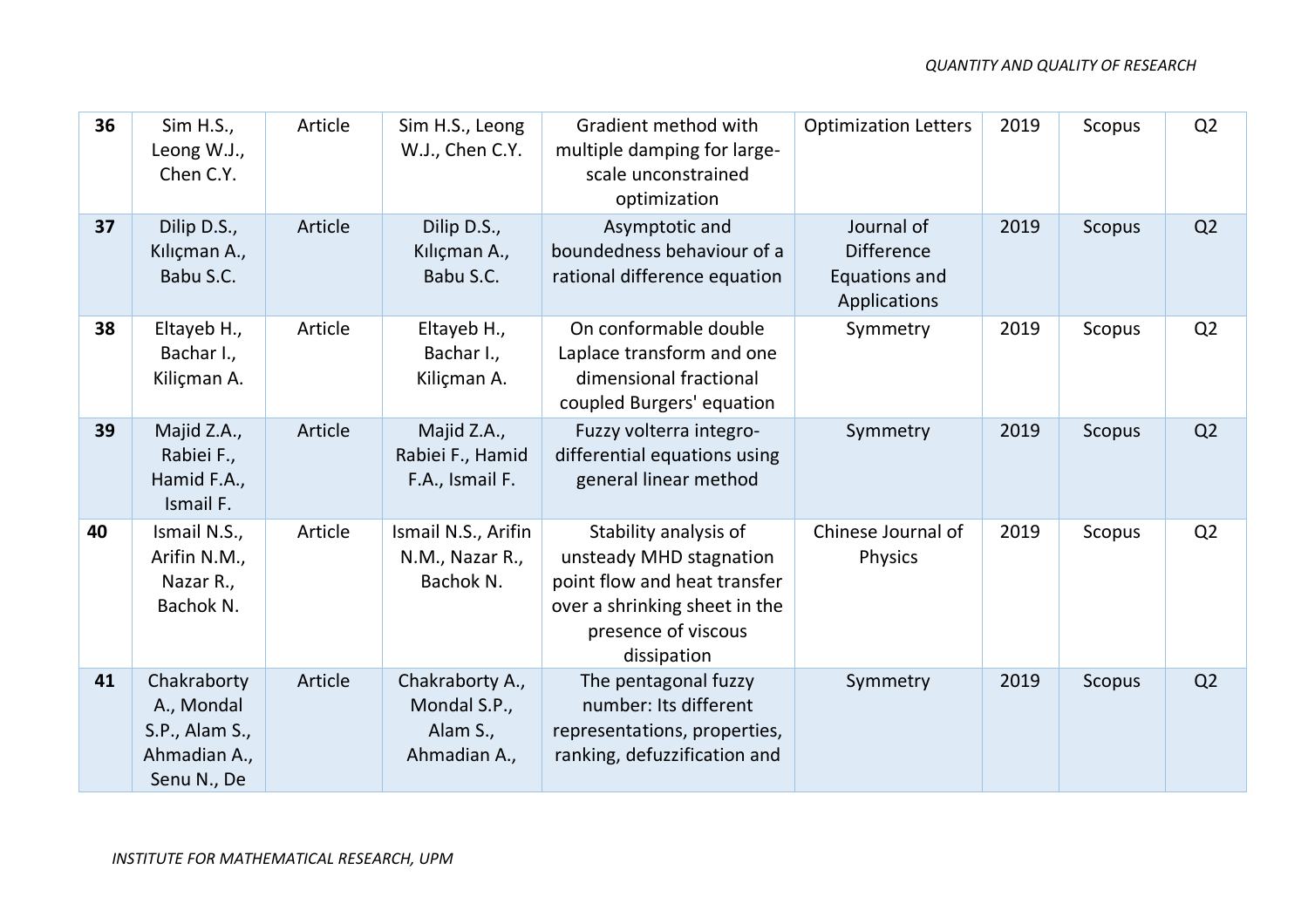|    | D.,<br>Salahshour S.                                                                                           |         | Senu N., De D.,<br>Salahshour S.                                                                               | application in game<br>problems                                                                            |                                                                              |      |        |                |
|----|----------------------------------------------------------------------------------------------------------------|---------|----------------------------------------------------------------------------------------------------------------|------------------------------------------------------------------------------------------------------------|------------------------------------------------------------------------------|------|--------|----------------|
| 42 | Li H., Chen D.,<br>Arzaghi E.,<br>Abbassi R.,<br>Kilicman A.,<br>Caraballo T.,<br>Patelli E., Gao<br>X., Xu B. | Article | Li H., Chen D.,<br>Arzaghi E.,<br>Abbassi R.,<br>Kilicman A.,<br>Caraballo T.,<br>Patelli E., Gao X.,<br>Xu B. | Dynamic safety assessment<br>of a nonlinear pumped-<br>storage generating system<br>in a transient process | Communications in<br><b>Nonlinear Science</b><br>and Numerical<br>Simulation | 2019 | Scopus | Q1             |
| 43 | Nawawi A.,<br>Husain S.K.S.,<br>Ariffin M.R.K.                                                                 | Article | Nawawi A.,<br>Husain S.K.S.,<br>Ariffin M.R.K.                                                                 | Commuting Graphs, C(G, X)<br>in Symmetric Groups Sym(n)<br>and its connectivity                            | Symmetry                                                                     | 2019 | Scopus | Q <sub>2</sub> |
| 44 | Amanov D.,<br>Ibragimov G.,<br>Kili $\bullet$ man A.                                                           | Article | Amanov D.,<br>Ibragimov G.,<br>Kili $\bullet$ man A.                                                           | On a generalization of the<br>initial-boundary problem for<br>the vibrating string equation                | Symmetry                                                                     | 2019 | Scopus | Q <sub>2</sub> |
| 45 | Natiq H.,<br>Banerjee S.,<br>Ariffin M.R.K.,<br>Said M.R.M.                                                    | Article | Natiq H.,<br>Banerjee S.,<br>Ariffin M.R.K.,<br>Said M.R.M.                                                    | Can hyperchaotic maps with<br>high complexity produce<br>multistability?                                   | Chaos                                                                        | 2019 | Scopus | Q1             |
| 46 | Zangbari<br>Koohi S.,<br><b>Abdul Hamid</b><br>N.A.W.,                                                         | Article | Zangbari Koohi<br>S., Abdul Hamid<br>N.A.W., Othman<br>M., Ibragimov G.                                        | Raccoon Optimization<br>Algorithm                                                                          | <b>IEEE Access</b>                                                           | 2019 | Scopus | Q1             |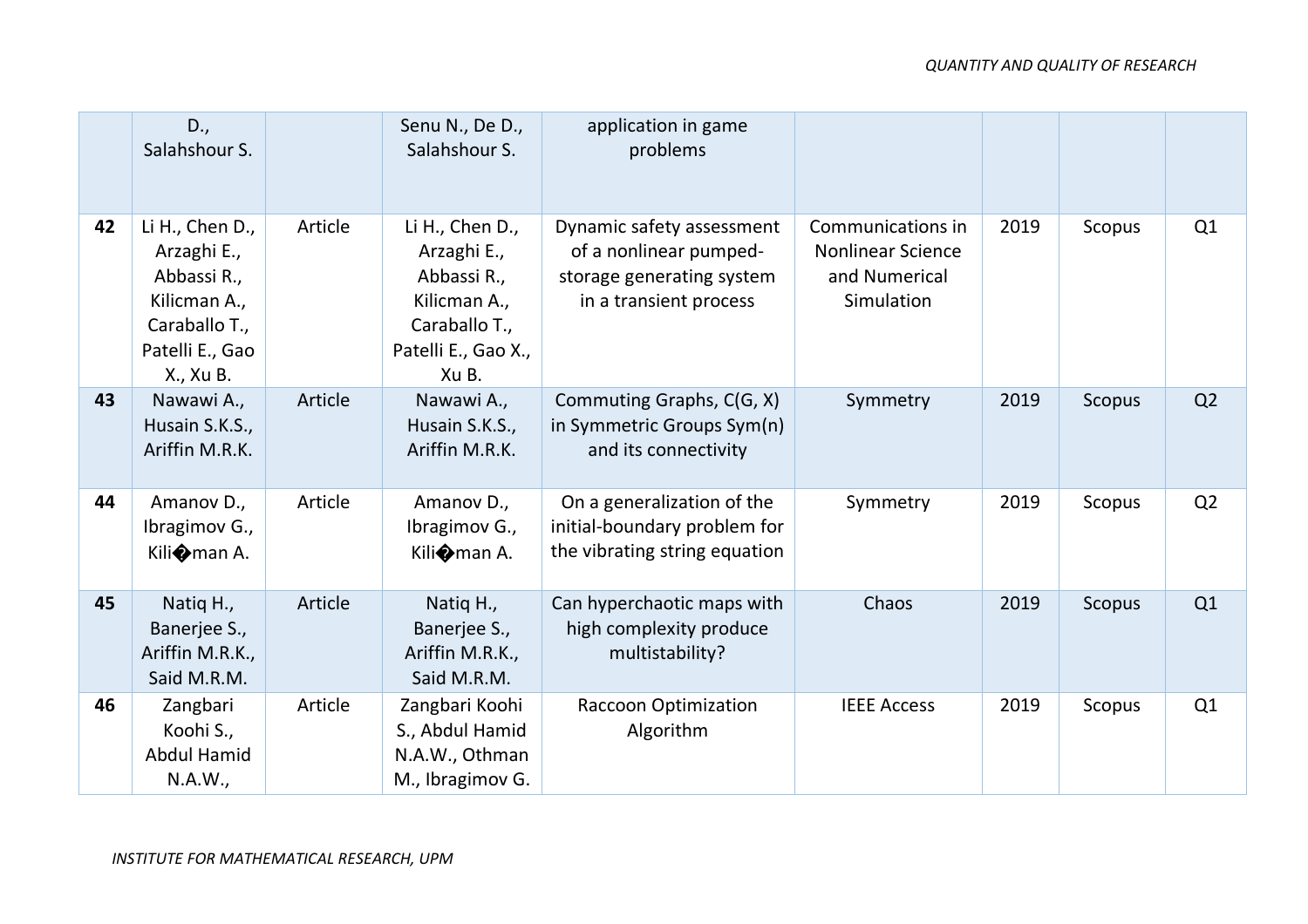|    | Othman M.,<br>Ibragimov G.                                                   |         |                                                                           |                                                                                                                                                         |                                                                                                                       |      |               |                |
|----|------------------------------------------------------------------------------|---------|---------------------------------------------------------------------------|---------------------------------------------------------------------------------------------------------------------------------------------------------|-----------------------------------------------------------------------------------------------------------------------|------|---------------|----------------|
| 47 | Muslikh M.,<br>Kiliçman A.,<br>bt Sapar S.H.,<br>bt Bachok N.                | Article | Muslikh M.,<br>Kiliçman A., bt<br>Sapar S.H., bt<br>Bachok N.             | Common fixed-point<br>theorems of Caristi-type<br>mappings by using its<br>absolute derivative                                                          | Applied<br><b>Mathematics and</b><br>Information<br><b>Sciences</b>                                                   | 2019 | <b>Scopus</b> | Q <sub>2</sub> |
| 48 | Ali S.J., Arifin<br>N.Md., Naji<br>R.K., Ismail F.,<br>Bachok N.             | Article | Ali S.J., Arifin<br>N.Md., Naji R.K.,<br>Ismail F., Bachok<br>N.          | Global stability of a three<br>species predator-prey food<br>chain dynamics                                                                             | Dynamics of<br>Continuous,<br>Discrete and<br><b>Impulsive Systems</b><br>Series B:<br>Applications and<br>Algorithms | 2019 | Scopus        | Q2             |
| 49 | Das J.C., De<br>D., Mondal<br>S.P.,<br>Ahmadian A.,<br>Ghaemi F.,<br>Senu N. | Article | Das J.C., De D.,<br>Mondal S.P.,<br>Ahmadian A.,<br>Ghaemi F., Senu<br>N. | <b>QCA Based Error Detection</b><br><b>Circuit for Nano</b><br><b>Communication Network</b>                                                             | <b>IEEE Access</b>                                                                                                    | 2019 | <b>Scopus</b> | Q1             |
| 50 | Junoh M.M.,<br>Ali F.M., Pop<br>I.                                           | Article | Junoh M.M., Ali<br>F.M., Pop I.                                           | Magnetohydrodynamics<br>stagnation-point flow of a<br>nanofluid past a<br>stretching/shrinking sheet<br>with induced magnetic field:<br>A revised model | Symmetry                                                                                                              | 2019 | Scopus        | Q2             |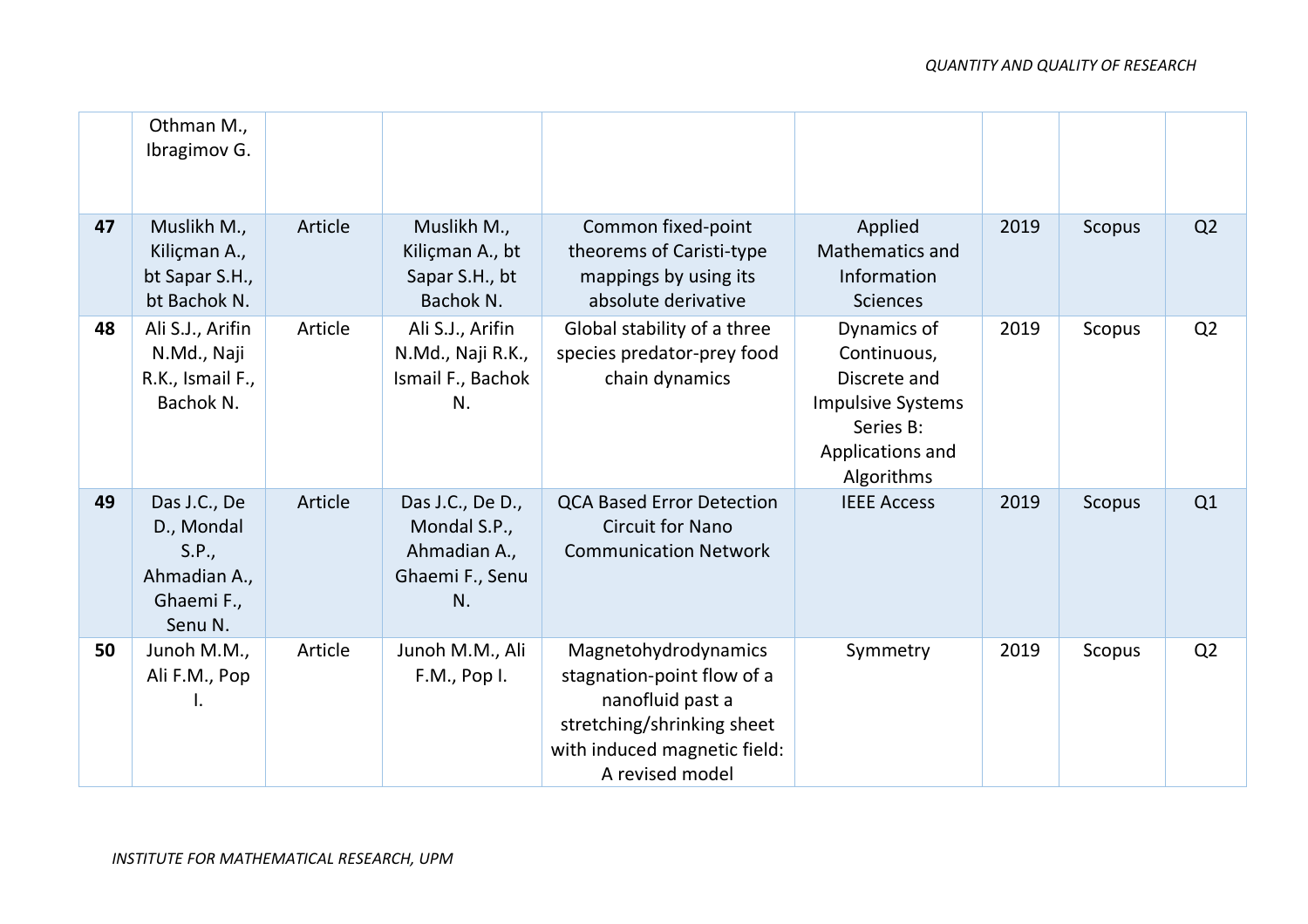| 51 | Almutairi O.,<br>Kılıçman A.                                     | Article | Almutairi O.,<br>Kılıçman A.                                  | New fractional inequalities<br>of midpoint type via s-<br>convexity and their<br>application                                                 | Journal of<br>Inequalities and<br>Applications | 2019 | <b>Scopus</b> | Q <sub>2</sub> |
|----|------------------------------------------------------------------|---------|---------------------------------------------------------------|----------------------------------------------------------------------------------------------------------------------------------------------|------------------------------------------------|------|---------------|----------------|
| 52 | Hamdan N.,<br>Kilicman A.                                        | Article | Hamdan N.,<br>Kilicman A.                                     | Local stability of dengue<br>model using the fractional<br>order system with different<br>memory effect on the host<br>and vector population | <b>Thermal Science</b>                         | 2019 | Scopus        | Q <sub>2</sub> |
| 53 | Ala'anzy M.,<br>Othman M.                                        | Article | Ala'anzy M.,<br>Othman M.                                     | Load Balancing and Server<br><b>Consolidation in Cloud</b><br><b>Computing Environments: A</b><br>Meta-Study                                 | <b>IEEE Access</b>                             | 2019 | Scopus        | Q1             |
| 54 | Roy A., Misra<br>A.P., Banerjee<br>S.                            | Article | Roy A., Misra<br>A.P., Banerjee S.                            | Chaos-based image<br>encryption using vertical-<br>cavity surface-emitting<br>lasers                                                         | Optik                                          | 2019 | Scopus        | Q <sub>2</sub> |
| 55 | Che Hussin<br>C.H., Ismail<br>A.I.M.,<br>Kilicman A.,<br>Azmi A. | Article | Che Hussin C.H.,<br>Ismail A.I.M.,<br>Kilicman A., Azmi<br>Α. | Analytical solutions of non-<br>linear Klein-Gordon<br>equations using multistep<br>modified reduced<br>differential transform<br>method     | <b>Thermal Science</b>                         | 2019 | <b>Scopus</b> | Q <sub>2</sub> |
| 56 | Natiq H., Said<br>M.R.M., Al-<br>Saidi N.M.G.,<br>Kilicman A.    | Article | Natiq H., Said<br>M.R.M., Al-Saidi<br>N.M.G., Kilicman<br>Α.  | Dynamics and complexity of<br>a new 4D chaotic laser<br>system                                                                               | Entropy                                        | 2019 | Scopus        | Q <sub>2</sub> |